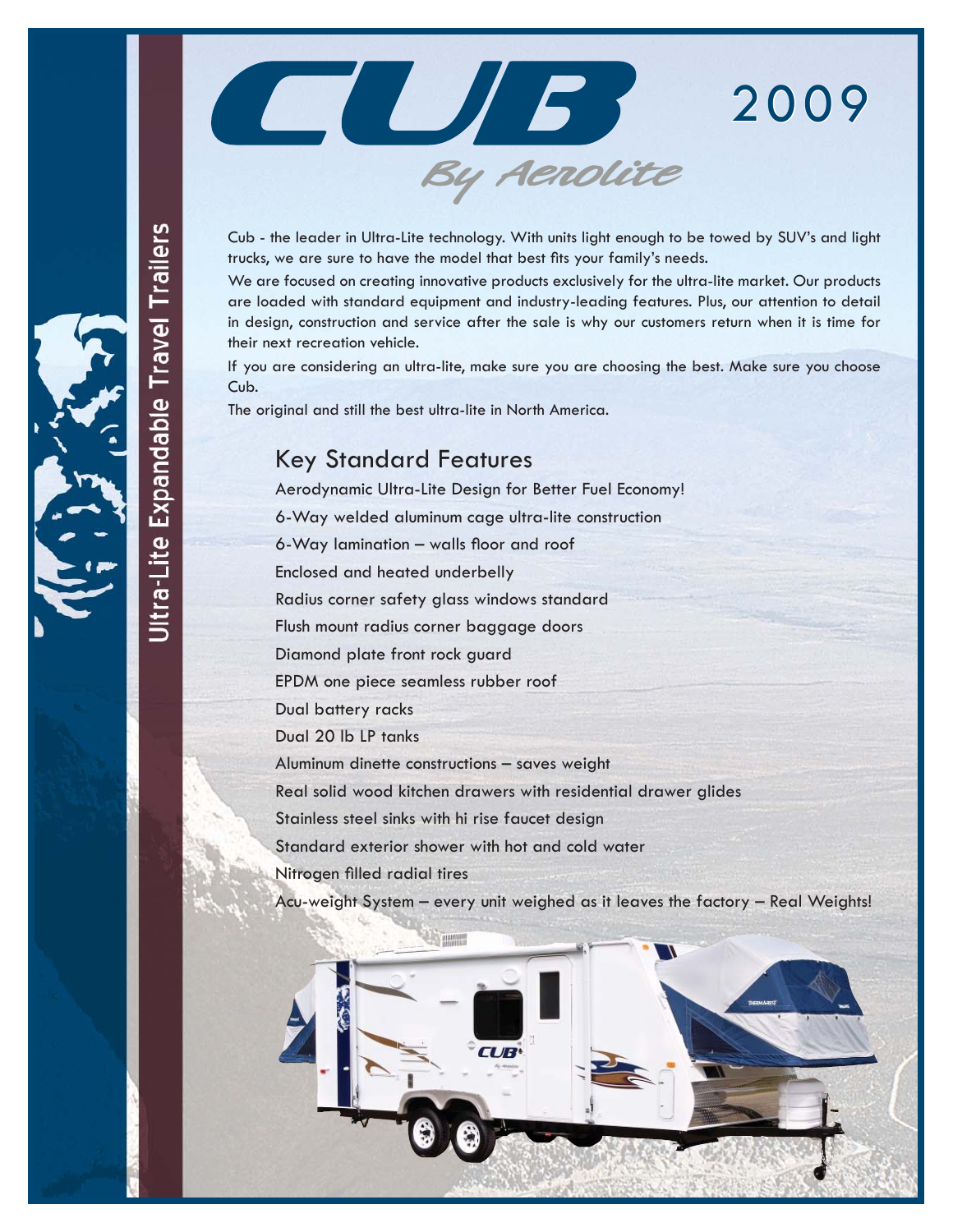





# Ultra-Lite Expandable Travel Trailers

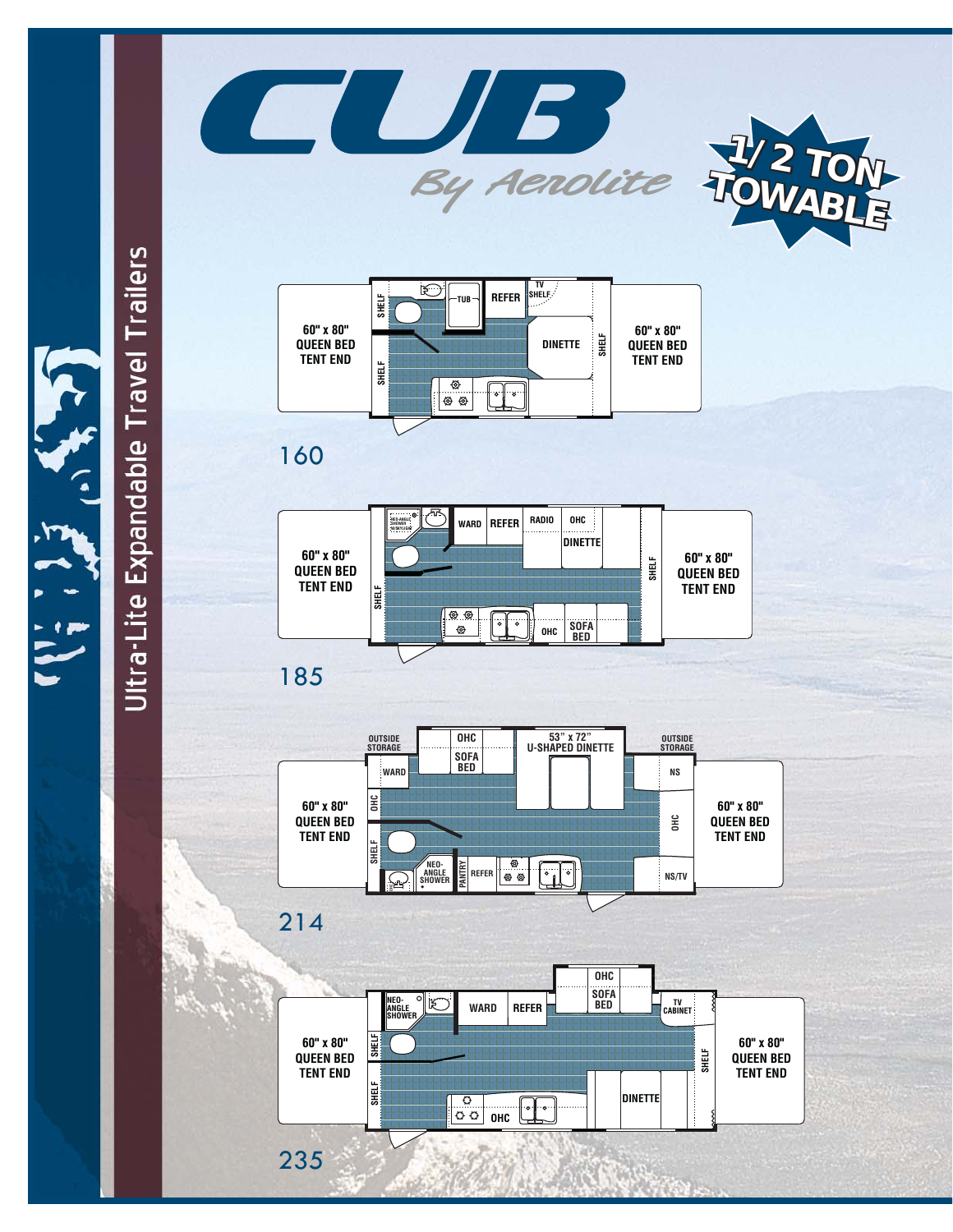# ULTRA-LITE FLOORPLANS



# WEIGHTS & SPECIFICATIONS

|                            | 160    | 185            | 214    | 235    | 23 <sub>TT</sub> | <b>185THV</b>  | <b>214THV</b> |
|----------------------------|--------|----------------|--------|--------|------------------|----------------|---------------|
| *Axle Weight               | 2528   | 3206           | 3696   | 3524   | 3857             | 3754           | 4690          |
| *Dry Hitch Weight          | 334    | 286            | 373    | 362    | 517              | 612            | 419           |
| *Unloaded Vehicle Weight   | 2862   | 3492           | 4069   | 3886   | 4374             | 4366           | 5109          |
| Net Cargo Capacity         | 888    | 1508           | 1231   | 1414   | 1626             | 2634           | 2391          |
| Exterior Length (closed)   | 17'6'' | 20'4"          | 24'1'' | 24'4'' | 26'4''           | 29'6"          | 32'10"        |
| Exterior Height with A/C   | 9'8''  | 9'8''          | 9'8''  | 9'8''  | 9'8''            | 10'4"          | 10'8''        |
| <b>Exterior Width</b>      | 8'     | 8 <sup>′</sup> | 8'     | 8'     | 8'               | 8 <sup>1</sup> | 8'            |
| <b>Fresh Water Tank</b>    | 38     | 38             | 38     | 38     | 38               | 38/38          | 38/38         |
| <b>Gray Water Tank</b>     | 39     | 39             | 39     | 39     | 39               | 39             | 39            |
| <b>Black Water Tank</b>    | 22     | 22             | 28     | 22     | 28               | 22             | 28            |
| <b>Furnace Size (BTUs)</b> | 18,000 | 18,000         | 19,000 | 19,000 | 19,000           | 19,000         | 19,000        |

 Tire Size (all models, NA THV): *ST205/75D14(C)* Tire Size THV: *LT235/75R15(C)* Interior Height (all Cub models): 6'4"